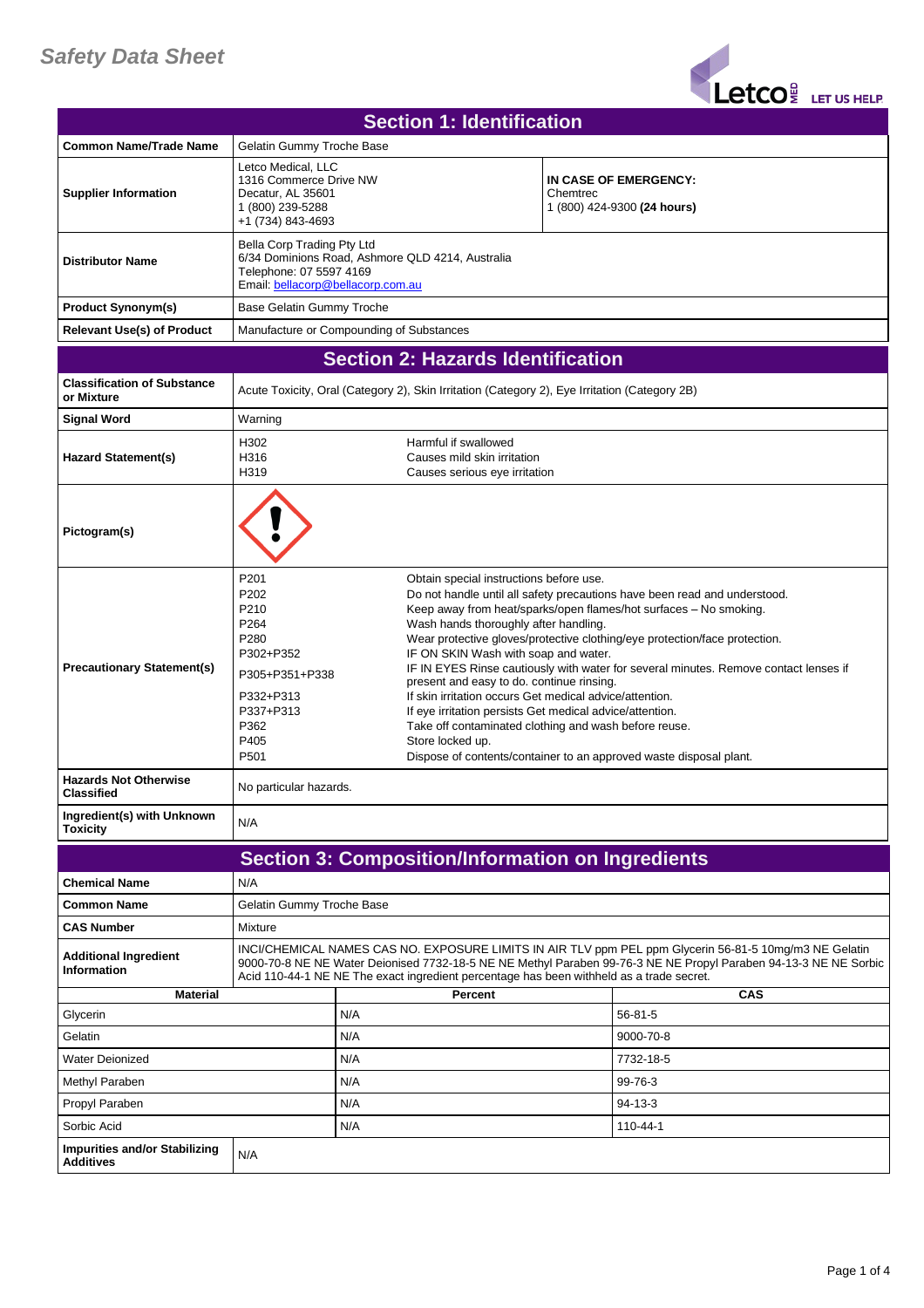| Section 4: First Aid Measures                 |                                                                                                              |
|-----------------------------------------------|--------------------------------------------------------------------------------------------------------------|
| <b>General Advice</b>                         | No data available. Pre-existing skin disorders may be aggravated by long-term use.                           |
| If Inhaled                                    | Move to fresh air.                                                                                           |
| In Case of Skin Contact                       | Flush eyes with plenty of water to ensure complete flushing. If irritation persists, seek medical attention. |
| In Case of Eye Contact                        | Rinse immediately with plenty of water, also under the eyelids, for at least 15 minutes.                     |
| <b>If Swallowed</b>                           | Drink enough water to dilute. Contact a physician or poison control center.                                  |
| <b>Most Important Symptoms</b><br>and Effects | No data available                                                                                            |

| <b>Section 5: Fire Fighting Measures</b>                               |                                                                                                                                                     |
|------------------------------------------------------------------------|-----------------------------------------------------------------------------------------------------------------------------------------------------|
| <b>Suitable Extinguishing</b><br>Media                                 | CO2, Foam, Dry Chemical, and Water Spray                                                                                                            |
| <b>Special Hazards Arising</b><br>From the<br><b>Substance/Mixture</b> | Closed containers exposed to excessive heat may rupture.                                                                                            |
| Special PPE and/or<br><b>Precautions for Firefighters</b>              | Fire should be fought from a safe distance. Firefighters should wear full face, self-contained breathing apparatus and full<br>protective clothing. |

| <b>Section 6: Accidental Release Measures</b>                                                  |                                                                                                                                                                                                                                                                                                                                                                                                                                                                                                                                                                                                                                                                                                                                                                                                                                                                                                                                                                                                                                                                                                                                         |
|------------------------------------------------------------------------------------------------|-----------------------------------------------------------------------------------------------------------------------------------------------------------------------------------------------------------------------------------------------------------------------------------------------------------------------------------------------------------------------------------------------------------------------------------------------------------------------------------------------------------------------------------------------------------------------------------------------------------------------------------------------------------------------------------------------------------------------------------------------------------------------------------------------------------------------------------------------------------------------------------------------------------------------------------------------------------------------------------------------------------------------------------------------------------------------------------------------------------------------------------------|
| <b>Personal Precautions,</b><br><b>Protective Equipment and</b><br><b>Emergency Procedures</b> | See Section 5 for firefighting information. See the Hazard Identification Section for Significant Hazards. See Section 4 for<br>First Aid Advice. See Section 8 for advice on the minimum requirements for personal protective equipment.<br>Additional protective measures may be necessary, depending on the specific circumstances and/or the expert judgment of<br>the emergency responders.                                                                                                                                                                                                                                                                                                                                                                                                                                                                                                                                                                                                                                                                                                                                        |
| <b>Methods and Materials</b><br><b>Used for Containment</b>                                    | Land Spill: Spilled product in large quantities present a slipping hazard on hard surfaces. Water Spill: Stop leak if you can<br>do it without risk. Confine the spill immediately with booms. Warn other shipping. Water spill and land spill<br>recommendations are based on the most likely spill scenario for this material; however, geographic conditions, wind,<br>temperature, (and in the case of a water spill) wave and current direction and speed may greatly influence the appropriate<br>action to be taken. For this reason, local experts should be consulted. Note: Local regulations may prescribe or limit action<br>to be taken. Prevent entry into waterways, sewers, basements or confined areas. In the event of a spill or accidental<br>release, notify relevant authorities in accordance with all applicable regulations. US regulations require reporting releases of<br>this material to the environment which exceed the applicable reportable quantity or oil spills which could reach any<br>waterway including intermittent dry creeks. The National Response Center can be reached at (800)424-8802. |
| <b>Cleanup Procedures</b>                                                                      | Land Spill: Spilled product in large quantities present a slipping hazard on hard surfaces. Water Spill: Stop leak if you can<br>do it without risk. Confine the spill immediately with booms. Warn other shipping. Water spill and land spill<br>recommendations are based on the most likely spill scenario for this material; however, geographic conditions, wind,<br>temperature, (and in the case of a water spill) wave and current direction and speed may greatly influence the<br>appropriate action to be taken. For this reason, local experts should be consulted. Note: Local regulations may prescribe<br>or limit action to be taken. Prevent entry into waterways, sewers, basements or confined areas.                                                                                                                                                                                                                                                                                                                                                                                                                |

## **Section 7: Handling and Storage**

| <b>Precautions for Safe</b><br><b>Handling</b> | Wash hands thoroughly after using this product and before eating, drinking, or smoking.                                                                                                                                                                                                                                                                                                                                                                                                                                                                                                                                                                                                                                                                                                                                                                                                                                                                                                                                                                                                                                                                                                                                                                                                                                                                                                                                                                                                                                                      |
|------------------------------------------------|----------------------------------------------------------------------------------------------------------------------------------------------------------------------------------------------------------------------------------------------------------------------------------------------------------------------------------------------------------------------------------------------------------------------------------------------------------------------------------------------------------------------------------------------------------------------------------------------------------------------------------------------------------------------------------------------------------------------------------------------------------------------------------------------------------------------------------------------------------------------------------------------------------------------------------------------------------------------------------------------------------------------------------------------------------------------------------------------------------------------------------------------------------------------------------------------------------------------------------------------------------------------------------------------------------------------------------------------------------------------------------------------------------------------------------------------------------------------------------------------------------------------------------------------|
| <b>Conditions for Safe Storage</b>             | Keep away from excessive heat, open flames, sparks, and other possible source of ignition. Do not store in damaged or<br>unmarked containers or storage devices. HANDLING & STORAGE INFORMATION No hazard symbol expected Wash<br>thoroughly after handling. Obtain special instructions before use. Do not handle until all safety precautions have been read<br>and understood. Wear protective gloves, protective clothing, eye protection, face protection. If in eyes: Rinse cautiously with<br>water for several minutes. Remove contact lenses, if present and easy to do. Continue rinsing. If eye irritation persists, get<br>medical advice/attention. If on skin: wash with plenty of water. If skin irritation occurs: get medical advice/attention. Take off<br>contaminated clothing and wash it before reuse. FAX: EXPOSURE LIMITS IN AIR 3.<br>HAZARDOUS INGREDIENT INFORMATION OTHER Effects of Exposure May cause gastrointestinal irritation if<br>accidentally ingested. Liquid may cause mild to severe eye irritation. Not a likely route of exposure. 1. PRODUCT<br>INFORMATION SAFETY DATA SHEET 2. HAZARD INFORMATION HealthSpecialty, Inc. 8339 Allport Ave Santa Fe<br>Springs Ca 90670 Letco Medical Store locked up. Keep away from excessive heat, open flames, sparks, and other<br>possible source of ignition. Do not store in damaged or unmarked containers or storage devices. For warehouse storage,<br>pallets and cases should be placed to avoid damage or rupture from material handling equipment. |

| <b>Section 8: Exposure Controls/Personal Protection</b>                 |                                                                                                                                                                                                       |
|-------------------------------------------------------------------------|-------------------------------------------------------------------------------------------------------------------------------------------------------------------------------------------------------|
| <b>Components with</b><br><b>Workplace Control</b><br><b>Parameters</b> | No data available                                                                                                                                                                                     |
| <b>Appropriate Engineering</b><br><b>Controls</b>                       | Wash hands thoroughly after using this product and before eating, drinking, or smoking. General ventilation should be<br>provided to maintain ambient concentration below nuisance levels.            |
| <b>PPE - Eye/Face Protection</b>                                        | None required under normal conditions of use. When handling large quantities (e.g., > 1 gallon), wear protective mask,<br>eyeglasses, gloves, boot, and apron per OSHA regulations (29 CFR 1910.133). |
| <b>PPE - Skin Protection</b>                                            | None required under normal conditions of use. When handling large quantities (e.g., > 1 gallon), wear protective mask,<br>eyeglasses, gloves, boot, and apron per OSHA regulations (29 CFR 1910.133). |
| <b>PPE - Body Protection</b>                                            | None required under normal conditions of use. When handling large quantities (e.g., > 1 gallon), wear protective mask,<br>eyeglasses, gloves, boot, and apron per OSHA regulations (29 CFR 1910.133). |
| <b>PPE - Respiratory</b><br><b>Protection</b>                           | Respirator use is not expected to be necessary under normal conditions of handling. In emergency situations, use of a<br>NIOSH-approved respiratory may be required.                                  |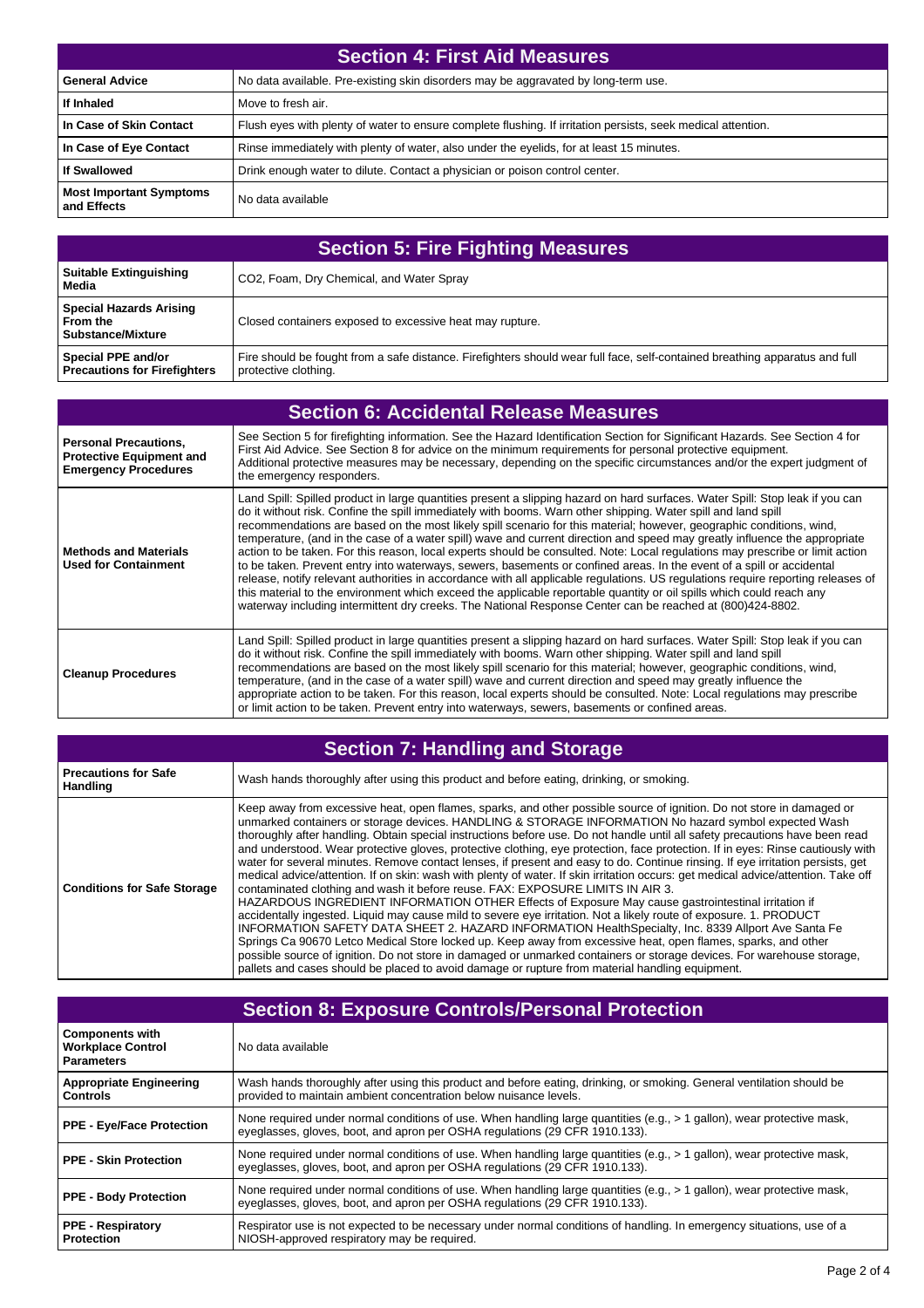| <b>Section 9: Physical and Chemical Properties</b>       |                                   |
|----------------------------------------------------------|-----------------------------------|
| Appearance                                               | Solid Gel, Brown Yellowish Color. |
| <b>Upper/Lower Flammability</b><br>or Explosive Limits   | No data available                 |
| Odor                                                     | None                              |
| <b>Vapor Pressure</b>                                    | No data available                 |
| <b>Odor Threshold</b>                                    | No data available                 |
| <b>Vapor Density</b>                                     | No data available                 |
| рH                                                       | No data available                 |
| <b>Relative Density</b>                                  | No data available                 |
| <b>Melting Point/Freezing</b><br>Point                   | No data available                 |
| <b>Solubility</b>                                        | Completely soluble in water       |
| <b>Initial Boiling Point and</b><br><b>Boiling Range</b> | $>100^{\circ}$ C                  |
| <b>Flash Point</b>                                       | No data available                 |
| <b>Evaporation Rate</b>                                  | Not applicable                    |
| <b>Flammability (Solid, Gas)</b>                         | No data available                 |
| <b>Partition Coefficient</b>                             | No data available                 |
| <b>Auto-Ignition Temperature</b>                         | No data available                 |
| Decomposition<br><b>Temperature</b>                      | No data available                 |
| <b>Viscosity</b>                                         | No data available                 |

| <b>Section 10: Stability and Reactivity</b>         |                                                                                    |
|-----------------------------------------------------|------------------------------------------------------------------------------------|
| Reactivity                                          | No data available                                                                  |
| <b>Chemical Stability</b>                           | Stable under normal conditions of use.                                             |
| <b>Possibility of Hazardous</b><br><b>Reactions</b> | Hazardous Polymerization will not occur.                                           |
| <b>Conditions to Avoid</b>                          | Use or storage near open flames, sparks, high heat (>100°F) or other heat sources. |
| <b>Incompatible Materials</b>                       | Strong oxidizing agents                                                            |
| <b>Hazardous Decomposition</b><br><b>Products</b>   | Irritating vapors and toxic gases when involved in fire.                           |

| <b>Section 11: Toxicological Information</b>                                  |                                                  |
|-------------------------------------------------------------------------------|--------------------------------------------------|
| <b>Acute Toxicity - LD50 Oral</b>                                             | There is no data available on the product itself |
| <b>Acute Toxicity - Inhalation</b>                                            | There is no data available on the product itself |
| <b>Acute Toxicity - Dermal</b>                                                | There is no data available on the product itself |
| <b>Acute Toxicity - Eye</b>                                                   | There is no data available on the product itself |
| <b>Skin Corrosion/Irritation</b>                                              | There is no data available on the product itself |
| <b>Serious Eye</b><br>Damage/Irritation                                       | There is no data available on the product itself |
| <b>Respiratory or Skin</b><br><b>Sensitization</b>                            | There is no data available on the product itself |
| <b>Germ Cell Mutagenicity</b>                                                 | There is no data available on the product itself |
| <b>Carcinogenicity IARC</b>                                                   | No data available                                |
| <b>Carcinogenicity ACGIH</b>                                                  | No data available                                |
| <b>Carcinogenicity NTP</b>                                                    | No data available                                |
| <b>Carcinogenicity OSHA</b>                                                   | No data available                                |
| <b>Reproductive Toxicity</b>                                                  | No data available                                |
| <b>Specific Target Organ</b><br><b>Toxicity - Single Exposure</b>             | No data available                                |
| <b>Specific Target Organ</b><br><b>Toxicity - Repeated</b><br><b>Exposure</b> | No data available                                |
| <b>Aspiration Hazard</b>                                                      | No data available                                |